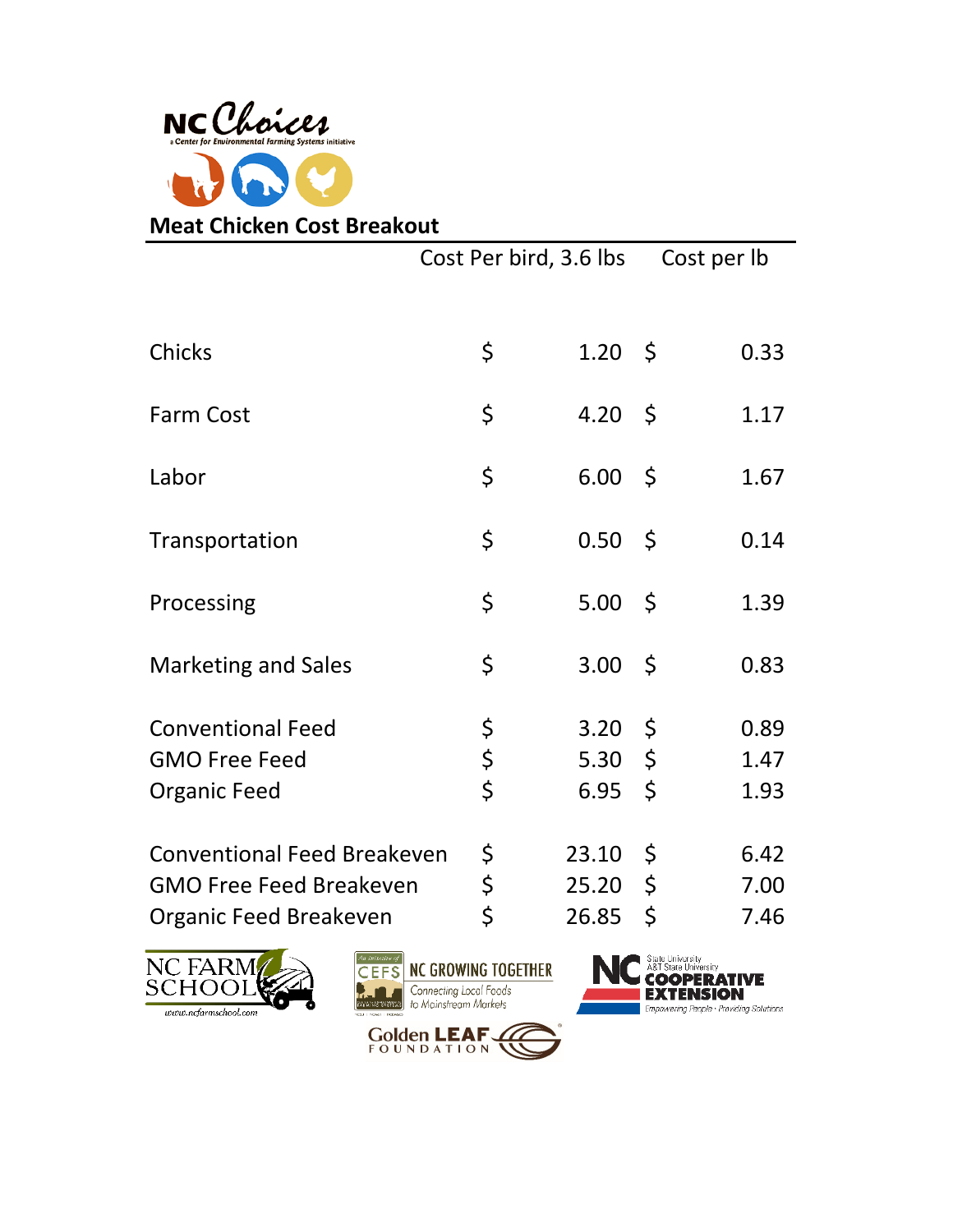



## NC STATE UNIVERSITY

## **Conventional Meat Chickens, Pasture**

This budget is assumes the cost associated with raising 90 chickens from chicks to broiler size

| <b>Chicken Acerage out of rotation / batch</b> |      | <b>Number of Chickens/Batch</b> |  | 100    |
|------------------------------------------------|------|---------------------------------|--|--------|
| <b>Chicken Acerage in rotation / batch</b>     |      | <b>Starting weight</b>          |  | 0.3    |
| <b>Production hours</b>                        | 36   | <b>Finishing weight</b>         |  |        |
| <b>Marketing Hours</b>                         | 16   | Land use cost /acre             |  | 50.00  |
| # of sleds used                                |      | <b>MPG</b>                      |  | 15     |
| <b>Fuel Price</b>                              | 2.25 | <b>Loss Rate</b>                |  | 10.00% |

| <b>Number of Chickens/Batch</b> |              | 100    |
|---------------------------------|--------------|--------|
| <b>Starting weight</b>          |              | 0.3    |
| <b>Finishing weight</b>         |              |        |
| Land use cost /acre             | $\mathsf{S}$ | 50.00  |
| <b>MPG</b>                      |              | 15     |
| <b>Loss Rate</b>                |              | 10.00% |

.

| <b>Gross Income</b>                 | <b>Unit</b> | LBS per bird | <b>Price</b>       | <b>Total</b>             |
|-------------------------------------|-------------|--------------|--------------------|--------------------------|
| <b>Broilers Sold</b>                | 90.00       | 3.6          | 8.00               | 2,592.00                 |
| <b>Total</b>                        |             |              |                    | \$2,592.00               |
| <b>Variable Cost</b>                | Unit        | Quantity     | Cost               | Total                    |
| <b>Purchase Chicks</b>              | cost/head   | 100          | 1.08               | 108.00                   |
| <b>Feed (Supplement Included)</b>   | <u>lbs</u>  | 1350         | 0.21               | 287.55                   |
| Seed (to seed patsure off rotation) | bags        | $\mathbf 0$  | $50.00\frac{1}{5}$ | $\overline{\phantom{0}}$ |
| Electricity                         | month       | b            | $5.00\frac{1}{2}$  | 30.00                    |

Repairs 1.00%  $\zeta$  15.00

| Medication                              | cost/head     | 100     |       | 0.50         | 50.00                       |
|-----------------------------------------|---------------|---------|-------|--------------|-----------------------------|
| Fuel                                    | miles         | 300     |       | 0.15         | 45.00                       |
| <b>Production Labor</b>                 | hours         | 36      |       | $15.00 \div$ | 540.00                      |
| <b>Marketing</b>                        |               |         |       |              |                             |
| <b>Processing Fee (whole bird only)</b> | each          | 90.00   |       | $5.00 \div$  | 450.00                      |
| Spot at the Market                      | days          | 2.00    |       | 15.00        | 30.00                       |
| <b>Marketing Labor</b>                  | hours         | 16      |       | 15.00        | 240.00                      |
| <b>Total Variable Cost</b>              |               |         |       |              | \$1,795.55                  |
| <b>Fixed Costs</b>                      | per item cost | Quanity | Years |              | <b>10 Week Depreciation</b> |
| <b>Waterers</b>                         | 25.00         |         | 10    |              | 0.96                        |
| <b>Chicken Tractor</b>                  | 1,500.00      |         |       |              | 57.53                       |
| <b>Chick Raising Structure</b>          | 520.00        |         | 6     |              | 16.62                       |

| <b>Fixed Costs</b>                           | per item cost | Quanity | Years | <b>10 Week Depreciation</b> |        |
|----------------------------------------------|---------------|---------|-------|-----------------------------|--------|
| <b>Waterers</b>                              | 25.00         |         | 10    |                             | 0.96   |
| <b>Chicken Tractor</b>                       | 1,500.00      |         |       |                             | 57.53  |
| <b>Chick Raising Structure</b>               | 520.00        |         |       |                             | 16.62  |
| <b>Truck</b>                                 | 14,800.00     |         | 10    |                             | 283.84 |
| Carrying Cost of Acres out of rotation       | 50.00         |         |       |                             | 9.59   |
| <b>Total Fixed Cost of Acers in rotation</b> | 50.00         |         |       |                             | 9.59   |
| <b>Total Fixed Costs</b>                     |               |         |       |                             | 378.13 |

| <b>Total Costs</b> | \$2,173.68 |
|--------------------|------------|

## **Returns \$418.32**

**Break Even Weight/lb @** 3.6 lbs **\$6.71**

Water infrastructure is not included as it is assumed chicks can be watered by hand

Marketing Hours is the cost of 1 day of putting chicks our, 1 day of processing travel, and 2 days of being at the market to sell the product

Acerage assumes .5 acers for every turn and a 10 week rest period for that land

Production hours entered in is the cost of spending an average 10 min a day with the animals over 70 days

It is assumed that farmers will purchase or build structures for their chickens to take shelter

10 week depreciation is given because that is the amount of time that 90 Chickens will be on the land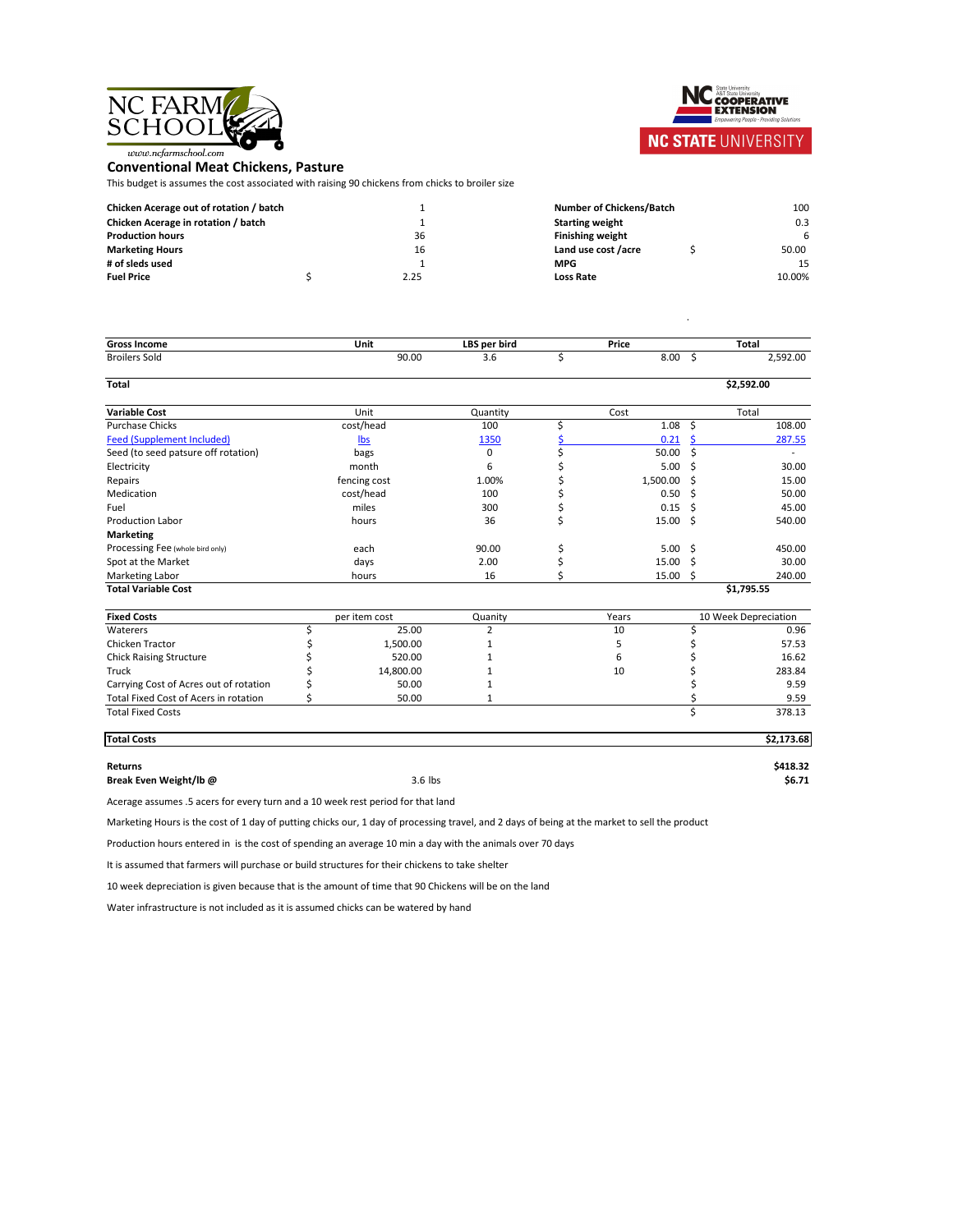

Groups per year 3

 $www.ncfarm school.com$ 

### **Coventional Chicken Feed Budget**



### **Per Group Feeding Numbers**

| Price of Starter Feed/lb              | \$0.25      |
|---------------------------------------|-------------|
| Price of Grower Feed/lb               | \$0.21      |
| No. of chicks purchased               | 100         |
| Avg. wt. of purchased chicks, lb/head | 0.3         |
| Avg. wt. chicks go to grower          | $\mathbf 1$ |
| Avg. wt. of chickens sold, lb/head    | 5           |
| Number of Days chicks are on starter  | 20          |
| Number of Days chicks are on grower   | 50          |
| No. of chickens sold                  | 90          |
| Avg lbs of starter total / bird       | 0.05        |
| Avg lbs of grower total / bird        | 0.25        |

| <b>Starter Feed</b>  | Avg. Weight   | <b>Grower Feed</b> | <b>Grower Feed</b> | <b>Grower Feed</b> |
|----------------------|---------------|--------------------|--------------------|--------------------|
| <b>Break Out</b>     | gained, lb/hd | lbs/batch          | $$$ /batch         | per head, \$       |
|                      | 0.7           | 100.0              | \$25               | \$0.25             |
| <b>Finisher Feed</b> | Avg. Weight   | <b>Finish Feed</b> | <b>Total Feed</b>  | <b>Feed Cost</b>   |
| <b>Break Out</b>     | gained, lb/hd | lbs/batch          | \$/batch           | per head, \$       |
|                      | 4             | 1,250.0            | \$263              | \$2.92             |

<span id="page-2-0"></span>

| <b>Total Feed</b>                      | gained, lb/hd        | <b>Total Feed</b> | <b>Total \$Feed</b> | Total \$/head        |                        |
|----------------------------------------|----------------------|-------------------|---------------------|----------------------|------------------------|
| <b>Starting and Finishing Chickens</b> | 2.65                 | 1,350.0           | \$287.6             | \$3                  |                        |
|                                        | Total Ibs of feed/hd |                   |                     | Total lbs of gain/hd | <b>Feed conversion</b> |
| <b>Feed Conversion Ratio</b>           | 14                   |                   | 4.7                 |                      | 3                      |
| Death loss, %                          | 10.0%                |                   |                     |                      |                        |
| <b>Annual Feed Cost</b>                | \$950                |                   |                     |                      |                        |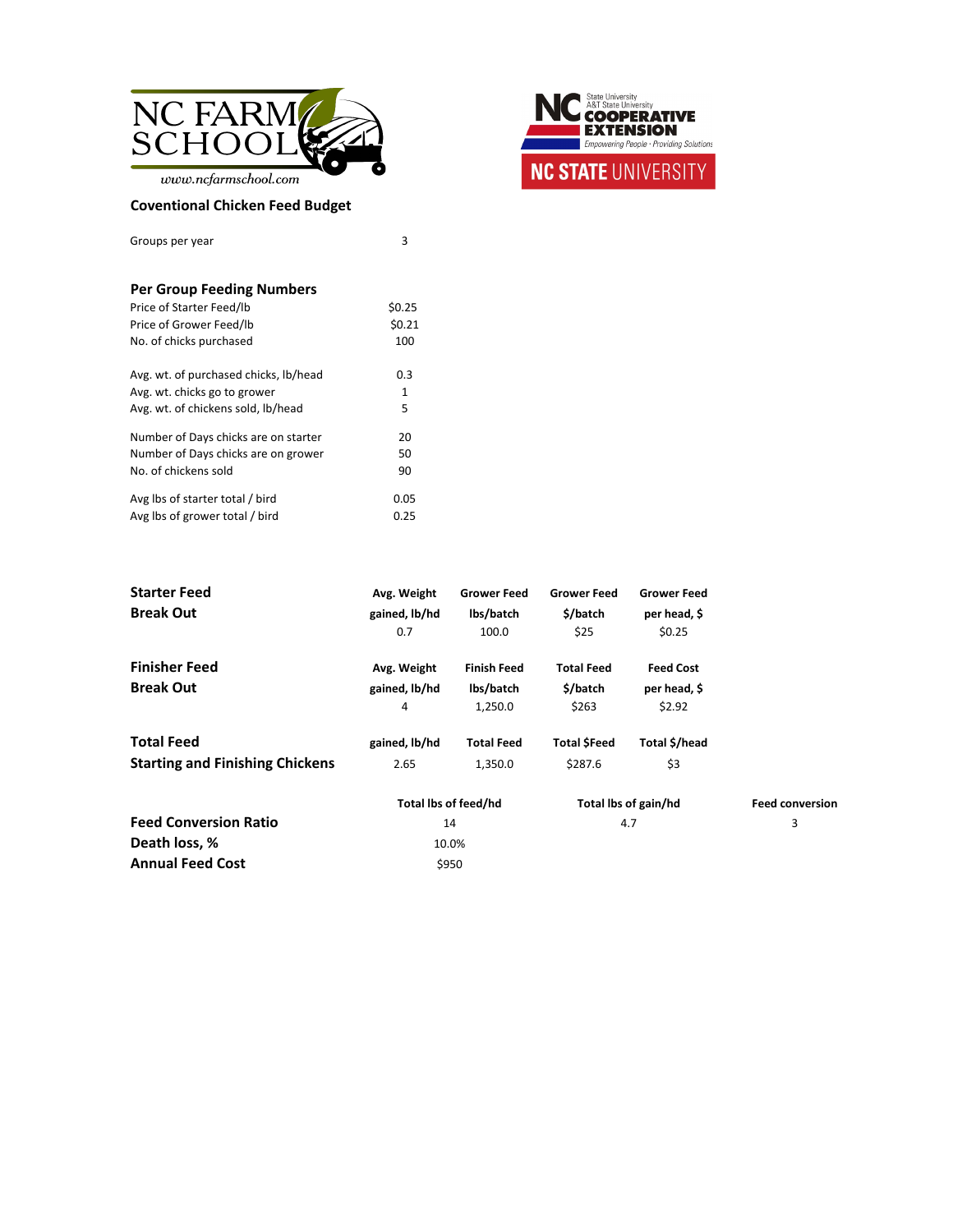



# **NC STATE UNIVERSITY**

**Non-GMO Meat Chickens, Pasture**

This budget is assumes the cost associated with raising 90 chickens from chicks to broiler size

| <b>Chicken Acerage out of rotation / batch</b> |      | <b>Number of Chickens/Batch</b> |  | 100    |
|------------------------------------------------|------|---------------------------------|--|--------|
| <b>Chicken Acerage in rotation / batch</b>     |      | <b>Starting weight</b>          |  | 0.3    |
| <b>Production hours</b>                        | 36   | <b>Finishing weight</b>         |  |        |
| <b>Marketing Hours</b>                         | 16   | Land use cost /acre             |  | 50.00  |
| # of sleds used                                |      | <b>MPG</b>                      |  | 15     |
| <b>Fuel Price</b>                              | 2.25 | <b>Loss Rate</b>                |  | 10.00% |

| <b>Number of Chickens/Batch</b> |              | 100    |
|---------------------------------|--------------|--------|
| <b>Starting weight</b>          |              | 0.3    |
| <b>Finishing weight</b>         |              |        |
| Land use cost /acre             | $\mathsf{S}$ | 50.00  |
| <b>MPG</b>                      |              | 15     |
| <b>Loss Rate</b>                |              | 10.00% |

.

| <b>Gross Income</b>                          |       | <b>Unit</b>   | LBS per bird   |             | <b>Price</b>       |               | <b>Total</b>                |
|----------------------------------------------|-------|---------------|----------------|-------------|--------------------|---------------|-----------------------------|
| <b>Broilers Sold</b>                         |       | 90.00         | 3.6            | $\varsigma$ | $8.00\frac{1}{5}$  |               | 2,592.00                    |
| <b>Total</b>                                 |       |               |                |             |                    |               | \$2,592.00                  |
| <b>Variable Cost</b>                         |       | Unit          | Quantity       |             | Cost               |               | Total                       |
| <b>Purchase Chicks</b>                       |       | cost/head     | 100            | \$          | $1.10 \; \; \zeta$ |               | 110.00                      |
| <b>Feed (Supplement Included)</b>            |       | <u>lbs</u>    | <u>1350</u>    |             | 0.35               |               | 477.00                      |
| Seed (to seed patsure off rotation)          |       | bags          | $\overline{0}$ |             | 50.00              |               |                             |
| Electricity                                  |       | month         | 6              |             | $5.00 \div$        |               | 30.00                       |
| Repairs                                      |       | fencing cost  | 1.00%          |             | 1,500.00           | -S            | 15.00                       |
| <b>Medication</b>                            |       | cost/head     | 100            |             | 0.50               | <sub>S</sub>  | 50.00                       |
| Fuel                                         |       | miles         | 300            |             | 0.15               | -S            | 45.00                       |
| <b>Production Labor</b>                      | hours |               | 36             | Ş           | $15.00 \div$       |               | 540.00                      |
| <b>Marketing</b>                             |       |               |                |             |                    |               |                             |
| Processing Fee (whole bird only)             |       | each          | 90.00          |             | $5.00 \div$        |               | 450.00                      |
| Spot at the Market                           |       | days          | 2.00           |             | 15.00              |               | 30.00                       |
| <b>Marketing Labor</b>                       |       | hours         | 16             |             | 15.00              | $\mathcal{S}$ | 240.00                      |
| <b>Total Variable Cost</b>                   |       |               |                |             |                    |               | \$1,987.00                  |
| <b>Fixed Costs</b>                           |       | per item cost | Quanity        |             | Years              |               | <b>10 Week Depreciation</b> |
| <b>Waterers</b>                              |       | 25.00         |                |             | 10                 |               | 0.96                        |
| <b>Chicken Tractor</b>                       |       | 1,500.00      |                |             | 5                  |               | 57.53                       |
| <b>Chick Raising Structure</b>               |       | 520.00        |                |             | 6                  |               | 16.62                       |
| Truck                                        |       | 14,800.00     |                |             | 10                 |               | 283.84                      |
| Carrying Cost of Acres out of rotation       |       | 50.00         |                |             |                    |               | 9.59                        |
| <b>Total Fixed Cost of Acers in rotation</b> |       | 50.00         |                |             |                    |               | 9.59                        |
| <b>Total Fixed Costs</b>                     |       |               |                |             |                    |               | 378.13                      |
| <b>Total Costs</b>                           |       |               |                |             |                    |               | \$2,365.13                  |

## **Returns \$226.87**

**Break Even Weight/lb @** 6 lbs **\$7.30**

Water infrastructure is not included as it is assumed chicks can be watered by hand

Acerage assumes .5 acers for every turn and a 10 week rest period for that land

Marketing Hours is the cost of 1 day of putting chicks our, 1 day of processing travel, and 2 days of being at the market to sell the product

Production hours entered in is the cost of spending an average 10 min a day with the animals over 70 days

It is assumed that farmers will purchase or build structures for their chickens to take shelter

10 week depreciation is given because that is the amount of time that 90 Chickens will be on the land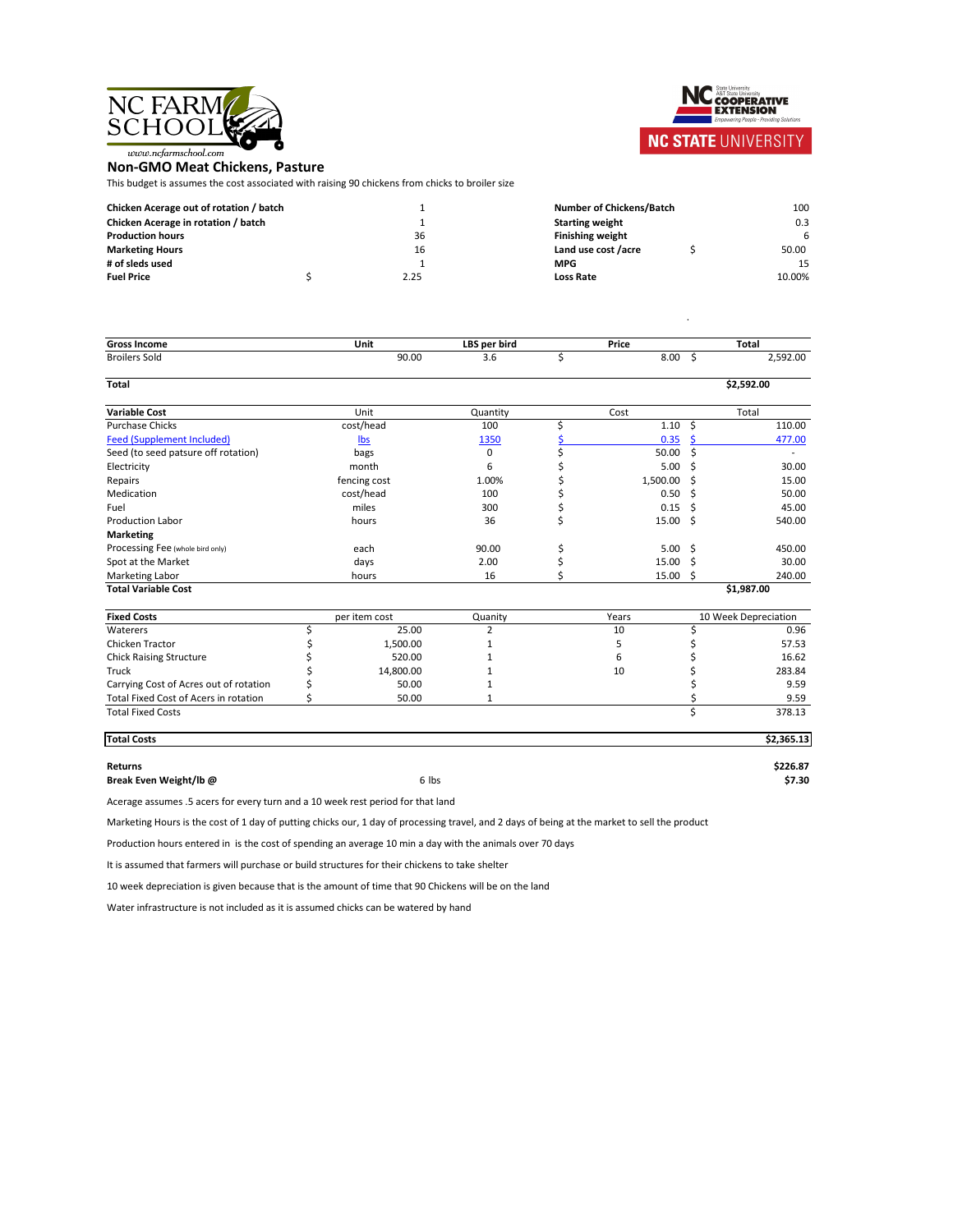

www.ncfarmschool.com

#### **Non-GMO Chicken Feed Budget**



| <b>Starter Feed</b>  | Avg. Weight   | <b>Grower Feed</b> | <b>Grower Feed</b> | <b>Grower Feed</b> |
|----------------------|---------------|--------------------|--------------------|--------------------|
| <b>Break Out</b>     | gained, lb/hd | lbs/batch          | \$/batch           | per head, \$       |
|                      | 0.7           | 100.0              | \$42               | \$0.42             |
| <b>Finisher Feed</b> | Avg. Weight   | <b>Finish Feed</b> | <b>Total Feed</b>  | <b>Feed Cost</b>   |
| <b>Break Out</b>     | gained, lb/hd | lbs/batch          | \$/batch           | per head, \$       |
|                      | 4             | 1,250.0            | \$435              | \$4.83             |



<span id="page-4-0"></span>

| <b>Total Feed</b>                      | gained, lb/hd        | <b>Total Feed</b> | <b>Total SFeed</b>   | Total \$/head |                        |
|----------------------------------------|----------------------|-------------------|----------------------|---------------|------------------------|
| <b>Starting and Finishing Chickens</b> | 2.65                 | 1,350.0           | \$477.0              | \$5           |                        |
|                                        | Total lbs of feed/hd |                   | Total lbs of gain/hd |               | <b>Feed conversion</b> |
| <b>Feed Conversion Ratio</b>           | 14                   |                   | 4.7                  |               | $\mathbf{3}$           |
| Death loss, %                          | 10.0%                |                   |                      |               |                        |
| <b>Annual Feed Cost</b>                | \$1,576              |                   |                      |               |                        |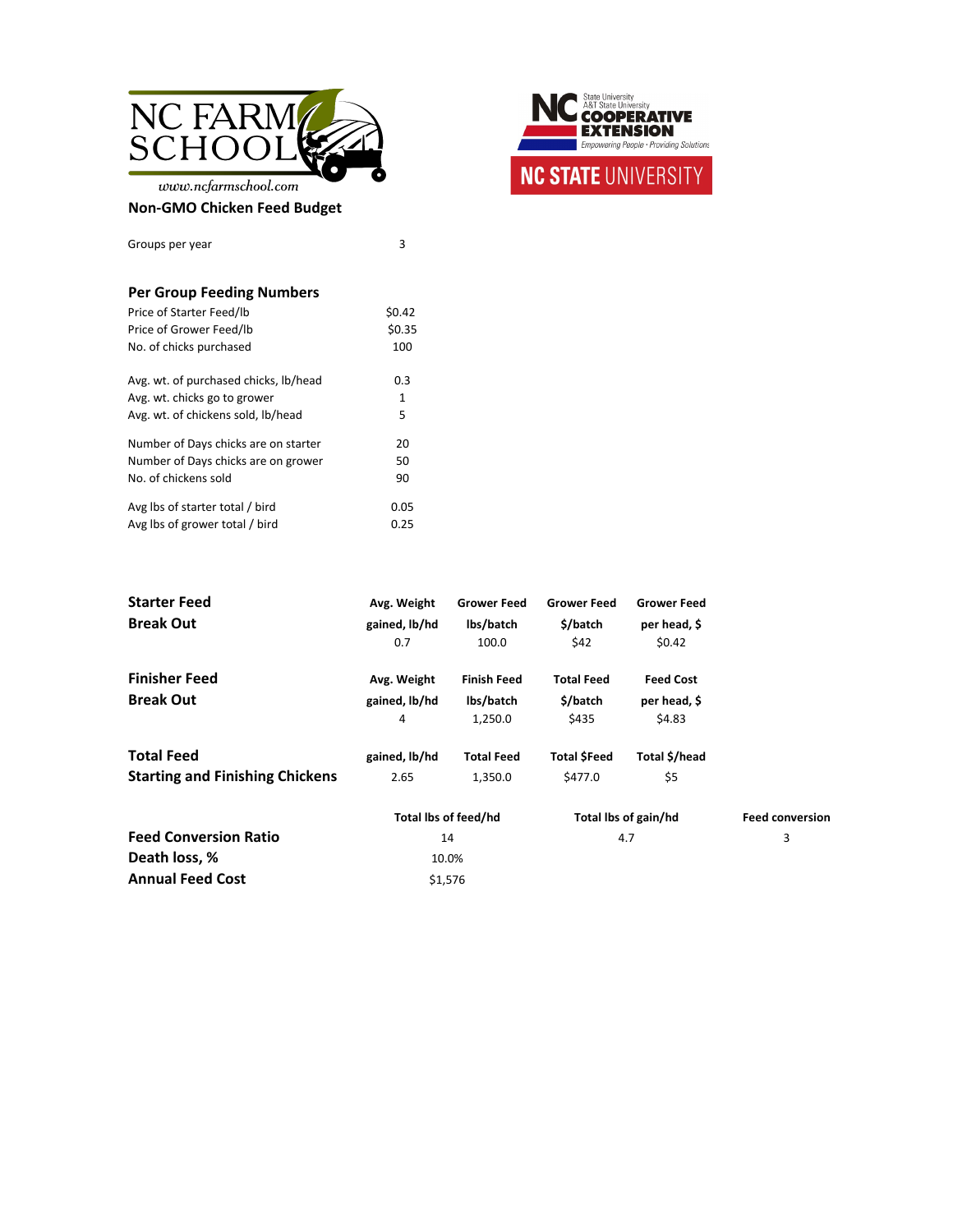



## **NC STATE UNIVERSITY**

## **Organic Meat Chickens, Pasture**

This budget is assumes the cost associated with raising 90 chickens from chicks to broiler size

| <b>Chicken Acerage out of rotation / batch</b> |      | <b>Number of Chickens/Batch</b> |  |        |
|------------------------------------------------|------|---------------------------------|--|--------|
| <b>Chicken Acerage in rotation / batch</b>     |      | <b>Starting weight</b>          |  | 0.3    |
| <b>Production hours</b>                        | 36   | <b>Finishing weight</b>         |  |        |
| <b>Marketing Hours</b>                         | 16   | Land use cost /acre             |  | 50.00  |
| # of sleds used                                |      | <b>MPG</b>                      |  | 15     |
| <b>Fuel Price</b>                              | 2.25 | <b>Loss Rate</b>                |  | 10.00% |

| <b>Number of Chickens/Batch</b> | 100    |
|---------------------------------|--------|
| <b>Starting weight</b>          | 0.3    |
| <b>Finishing weight</b>         |        |
| Land use cost /acre             | 50.00  |
| <b>MPG</b>                      | 15     |
| <b>Loss Rate</b>                | 10.00% |

.

| <b>Gross Income</b>                          | <b>Unit</b>   | LBS per bird   |               | <b>Price</b> |              | <b>Total</b>                |
|----------------------------------------------|---------------|----------------|---------------|--------------|--------------|-----------------------------|
| <b>Broilers Sold</b>                         | 90.00         | 3.6            | \$            | 8.00         | $\varsigma$  | 2,592.00                    |
| <b>Total</b>                                 |               |                |               |              |              | \$2,592.00                  |
| <b>Variable Cost</b>                         | Unit          | Quantity       |               | Cost         |              | Total                       |
| <b>Purchase Chicks</b>                       | cost/head     | 100            |               | 1.10         | $\varsigma$  | 110.00                      |
| <b>Feed (Supplement Included)</b>            | $lbs$         | <u>1250</u>    |               | 0.46         |              | 625.13                      |
| Seed (to seed patsure off rotation)          | bags          | $\overline{0}$ |               | 50.00        | $\mathsf{S}$ |                             |
| Electricity                                  | month         | 6              |               | 5.00         | S.           | 30.00                       |
| Repairs                                      | fencing cost  | 1.00%          |               | 1,500.00     |              | 15.00                       |
| Medication                                   | cost/head     | 100            |               | 0.50         | <sub>S</sub> | 50.00                       |
| Fuel                                         | miles         | 300            |               | 0.15         | S.           | 45.00                       |
| <b>Production Labor</b>                      | hours         | 36             | $\Rightarrow$ | $15.00 \div$ |              | 540.00                      |
| <b>Marketing</b>                             |               |                |               |              |              |                             |
| Processing Fee (whole bird only)             | each          | 90.00          |               | $5.00 \div$  |              | 450.00                      |
| Spot at the Market                           | days          | 2.00           |               | 15.00        |              | 30.00                       |
| <b>Marketing Labor</b>                       | hours         | 16             |               | $15.00 \div$ |              | 240.00                      |
| <b>Total Variable Cost</b>                   |               |                |               |              |              | \$2,135.13                  |
| <b>Fixed Costs</b>                           | per item cost | Quanity        |               | Years        |              | <b>10 Week Depreciation</b> |
| <b>Waterers</b>                              | 25.00         |                |               | 10           |              | 0.96                        |
| <b>Chicken Tractor</b>                       | 1,500.00      |                |               | 5            |              | 57.53                       |
| <b>Chick Raising Structure</b>               | 520.00        |                |               | 6            |              | 16.62                       |
| Truck                                        | 14,800.00     |                |               | 10           |              | 283.84                      |
| Carrying Cost of Acres out of rotation       | 50.00         |                |               |              |              | 9.59                        |
| <b>Total Fixed Cost of Acers in rotation</b> | 50.00         |                |               |              |              | 9.59                        |
| <b>Total Fixed Costs</b>                     |               |                |               |              |              | 378.13                      |
| <b>Total Costs</b>                           |               |                |               |              |              | \$2,513.25                  |

**Returns \$78.75 Break Even Weight/lb @** 6 lbs **\$7.76**

Water infrastructure is not included as it is assumed chicks can be watered by hand

Acerage assumes .5 acers for every turn and a 10 week rest period for that land

Marketing Hours is the cost of 1 day of putting chicks our, 1 day of processing travel, and 2 days of being at the market to sell the product

Production hours entered in is the cost of spending an average 10 min a day with the animals over 70 days

It is assumed that farmers will purchase or build structures for their chickens to take shelter

10 week depreciation is given because that is the amount of time that 90 Chickens will be on the land